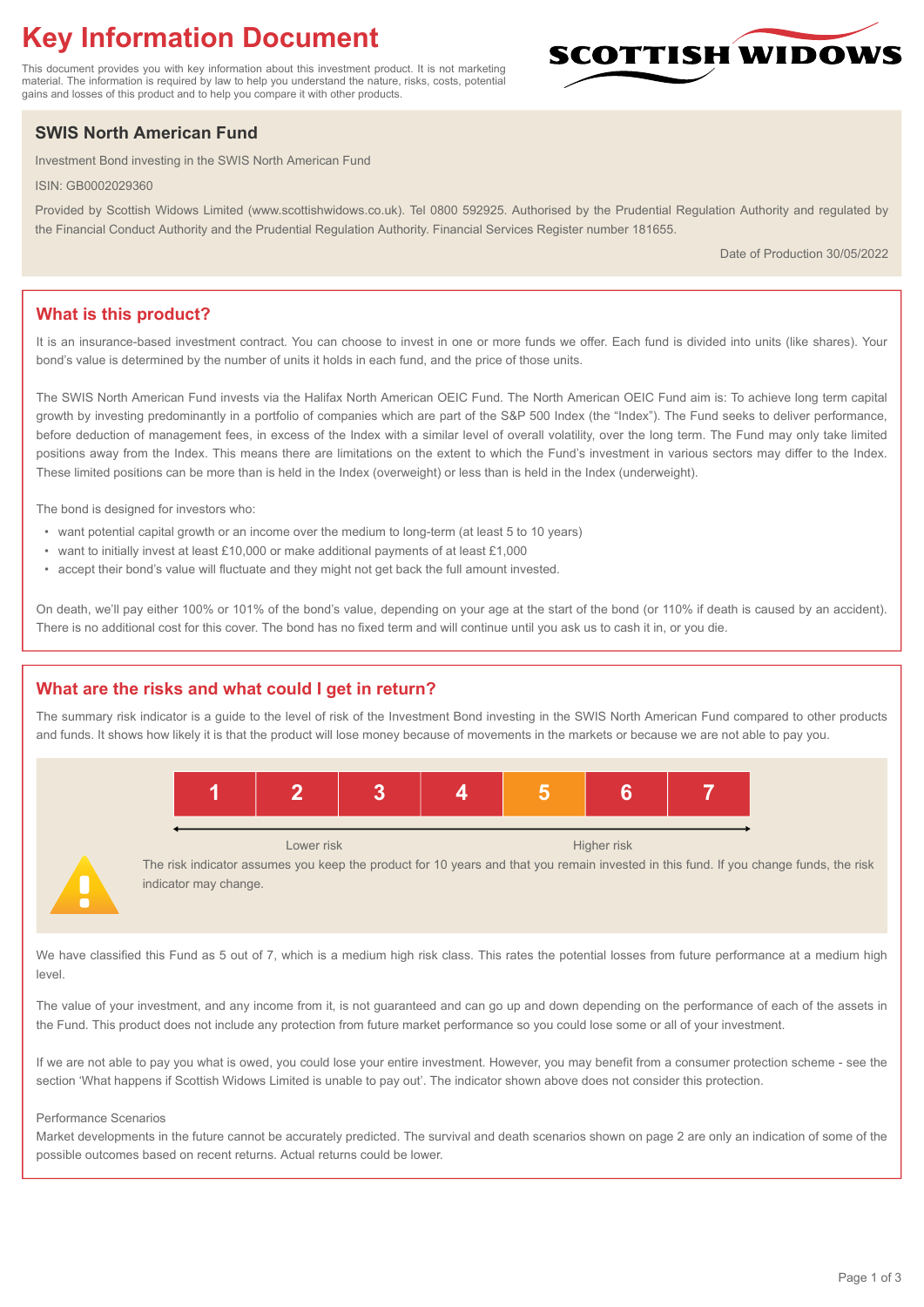

#### **What are the risks and what could I get in return? (continued)**

This table shows the money you could get back over the next 10 years, under different scenarios, assuming that you invest £10,000. The figures below assume no withdrawals are taken and do not allow for any Large Fund Bonus which may apply. The scenarios shown illustrate how your investment could perform. You can compare them with the scenarios of other products. The scenarios presented are an estimate of future performance based on evidence from the past on how the value of this investment varies, and are not an exact indicator. What you get will vary depending on how the market performs and how long you keep the investment. The stress scenario shows what you might get back in extreme market circumstances, and it does not take into account the situation where we are not able to pay you. The death scenario assumes investments perform in line with the moderate scenario.

The figures shown include all the costs of the product itself, but may not include all the costs that you pay to your adviser. The figures do not take into account your personal tax situation, which may also affect how much you get back. Before deciding to invest, you should read the Additional Information Document for more information on the risks and what you might get back. See page 2 for information on how the performance scenarios are calculated.

| <b>Investment £10,000</b> |                                                    |           |                                             |           |  |  |
|---------------------------|----------------------------------------------------|-----------|---------------------------------------------|-----------|--|--|
|                           |                                                    | 5 years   | 10 years<br>(Recommended<br>holding period) |           |  |  |
| <b>Survival Scenarios</b> |                                                    |           |                                             |           |  |  |
| <b>Stress scenario</b>    | What you might get back after costs                | £1,612    | £3,400                                      | £1,989    |  |  |
|                           | $-83.88%$<br>Average return each year              |           | $-19.41%$                                   | $-14.91%$ |  |  |
| Unfavourable scenario     | What you might get back after costs<br>£8,285      |           | £8,214                                      | £9,560    |  |  |
|                           | Average return each year                           | $-17.15%$ | $-3.86%$                                    | $-0.45%$  |  |  |
| Moderate scenario         | What you might get back after costs                | £10,767   | £14.768                                     | £21,920   |  |  |
|                           | Average return each year                           | 767%      | 8.11%                                       | 8.16%     |  |  |
| Favourable scenario       | What you might get back after costs                | £13,995   | £26,557                                     | £50,269   |  |  |
|                           | Average return each year                           | 39.95%    | 21.57%                                      | 17.53%    |  |  |
| <b>Death scenarios</b>    |                                                    |           |                                             |           |  |  |
| Insured event             | What your beneficiaries might get back after costs | £10,875   | £14,916                                     | £22,139   |  |  |

#### **What happens if Scottish Widows is unable to pay out?**

Your Plan is fully covered by the Financial Services Compensation Scheme. More information about compensation arrangements is available from the Financial Services Compensation Scheme, who can be contacted on 0800 678 1100 or 0207 741 4100 or via their website at www.fscs.org.uk

#### **What are the costs?**

The Reduction in Yield (RIY) shows what impact the total costs you pay will have on the investment return you might get. The total costs take into account one-off, ongoing and incidental costs. The amounts shown here are the cumulative costs of the product itself, for three different holding periods. The monetary figures shown assume you invest £10,000 and investments perform in line with the moderate scenario. The figures are estimates and may change in the future. The person selling you or advising you about this product may charge you other costs. If so, this person will provide you with information about these costs, and show you the impact that all costs will have on your investment over time.

| Investment £10,000              |                             |                              |                            |  |  |  |
|---------------------------------|-----------------------------|------------------------------|----------------------------|--|--|--|
| <b>Scenarios</b>                | If you cash in after 1 year | If you cash in after 5 years | If you cash in at 10 years |  |  |  |
| Total costs                     | £182                        | £807                         | £1,865                     |  |  |  |
| Impact on return (RIY) per year | 1.77%                       | 1.34%                        | 1.28%                      |  |  |  |